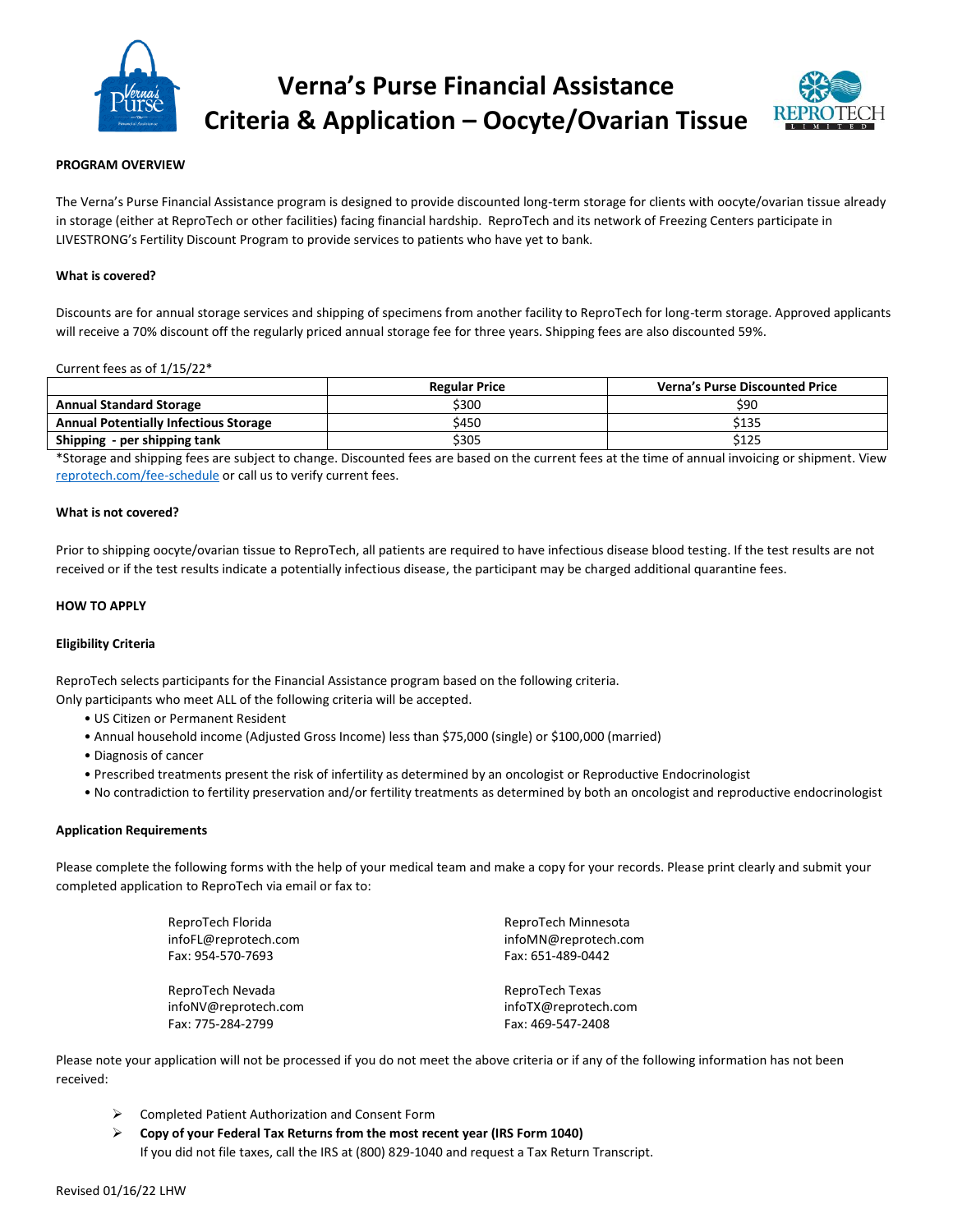

# **Verna's Purse Financial Assistance Criteria & Application – Oocyte/Ovarian Tissue**



#### **Next Steps**

Upon receipt and review of your application, ReproTech will notify you of your approval or denial by phone or email. Please allow 1 to 2 weeks for a response. All approved applicants will be given additional information in writing regarding next steps.

Please note prior to receipt of your specimens at ReproTech, you are required to have infectious disease tests. If your specimens are not currently at ReproTech, contact your current oocyte/ovarian tissue bank to find out which blood tests you have completed and forward those to ReproTech. If you have not completed the required tests, you may want to have these tests conducted by your oncologist while your application is being processed.

# PATIENT AUTHORIZATION & CONSENT FORM

Please complete ALL the fields in the following form and keep a copy for your records. Incomplete applications cannot be processed.

## **Patient's Personal Information**

| Cryobank or clinic where you plan to or have bank(ed) your oocytes or ovarian tissue:                                                             |  |               |  |  |  |
|---------------------------------------------------------------------------------------------------------------------------------------------------|--|---------------|--|--|--|
|                                                                                                                                                   |  | Contact: 2008 |  |  |  |
| <b>Financial Information</b>                                                                                                                      |  |               |  |  |  |
| Average Three-Year Annual Household Income (Adjusted Gross Income) [144] [14] Average Three-Year Annual Household Income (Adjusted Gross Income ] |  |               |  |  |  |

Please write your average three-year annual household income (add last three years of income and divide by 3) and include your federal tax returns from the most recent year (Form 1040). If patient is under 18, please provide federal tax returns for the patient's parents or legal guardians.

## **Applicant Certification and Authorization to Release Medical Information**

I certify that the information provided in this application is complete and accurate. I authorize the release of the information contained in this application. I understand it is for the sole use of ReproTech, its representatives and/or agents in order to assess my eligibility for participation in the "Financial Assistance" Program.

I authorize ReproTech, its representatives and agents to request and obtain from my physicians and any insurer medical and other patient information related to my treatment for cancer and infertility. I agree to immediately inform ReproTech if my income or insurance status changes and to provide any documentation that ReproTech requests to verify the same. I further authorize these parties to contact me directly, if necessary, to process this application.